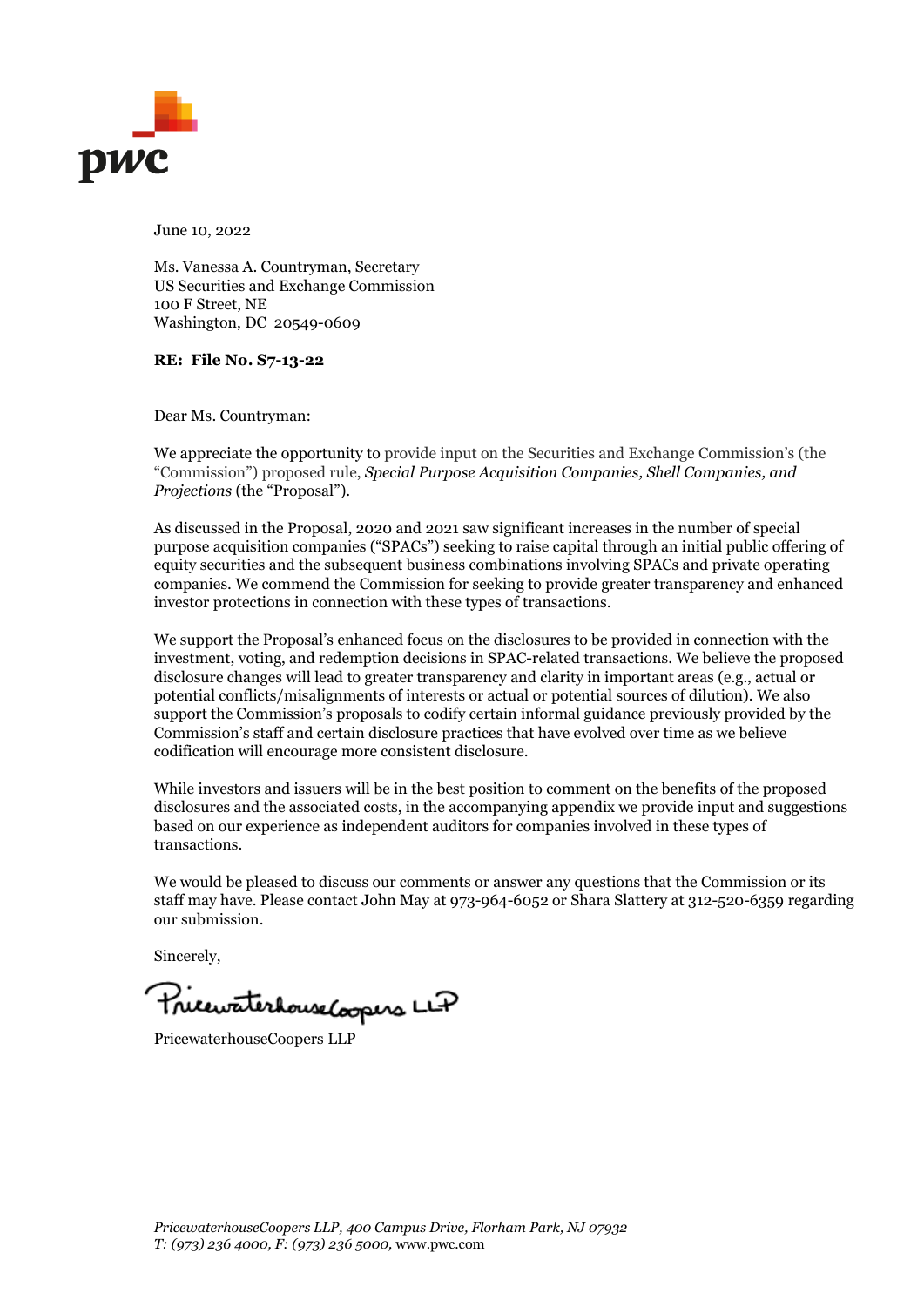

# **Closer alignment of disclosure in de-SPAC transactions with traditional initial public offerings**

The Commission states in the proposal that "[a] de-SPAC transaction marks the introduction of the private operating company to the U.S. public securities markets, and investors look to the business and prospects of the private operating company in evaluating an investment in the combined company." In furtherance of this principle, the Commission has proposed a number of changes intended to more closely align the disclosures made with respect to private operating companies entering the public markets through a de-SPAC transaction with those that enter the public markets through a traditional initial public offering.

We support the Commission's view that "the manner in which a company goes public should not generally result in substantially different financial statement disclosures being provided to investors." Accordingly, we support the proposal as it would promote greater alignment between the disclosures relating to the private operating company in connection with a business combination involving a shell company and the disclosures made in connection with a traditional initial public offering. In particular, we support the proposals to:

- require the audit of the financial statements of a business that is or will be the predecessor to a shell company to be performed by an independent accountant in accordance with the standards of the PCAOB;
- align the number of fiscal years required to be included in the financial statements for a private company that will be the predecessor in a shell company combination with those that would be required for a traditional initial public offering;
- apply the age of financial statement requirements to a private operating company that would be the predecessor to a shell company in a manner similar to Rules 3-12 or 8-08 of Regulation S-X (as applicable); and
- align the requirements for reporting the acquisitions of businesses<sup>[1](#page-1-0)</sup> by a shell company or its predecessor (that are not and will not be the predecessor) to the corresponding requirements applicable in a traditional initial public offering.

We believe making this information available in connection with a voting/redemption decision and before the post-business combination company's securities begin trading would be beneficial. We note that certain of the proposed changes are consistent with guidance previously provided by the Commission's staff. We support the codification of guidance as a means to foster greater consistency and transparency.

Similarly, we support the proposed amendments that would more closely align the non-financial disclosure requirements relating to the target company in a de-SPAC transaction with the disclosures required in connection with a traditional initial public offering. We note that much of the non-financial information would have otherwise been required to be disclosed shortly after the de-SPAC transaction is consummated (e.g., under Item 2.01(f) of Form 8-K). We believe it would be beneficial for this information to be available prior to a voting/redemption decision and before the post-combination company's securities begin trading.

<span id="page-1-0"></span><sup>1</sup> We note that the text of the proposing release also refers to real estate operations and Rule 3-14 of Regulation S-X. However, we did not see references to this rule in proposed Rule 15-01(d).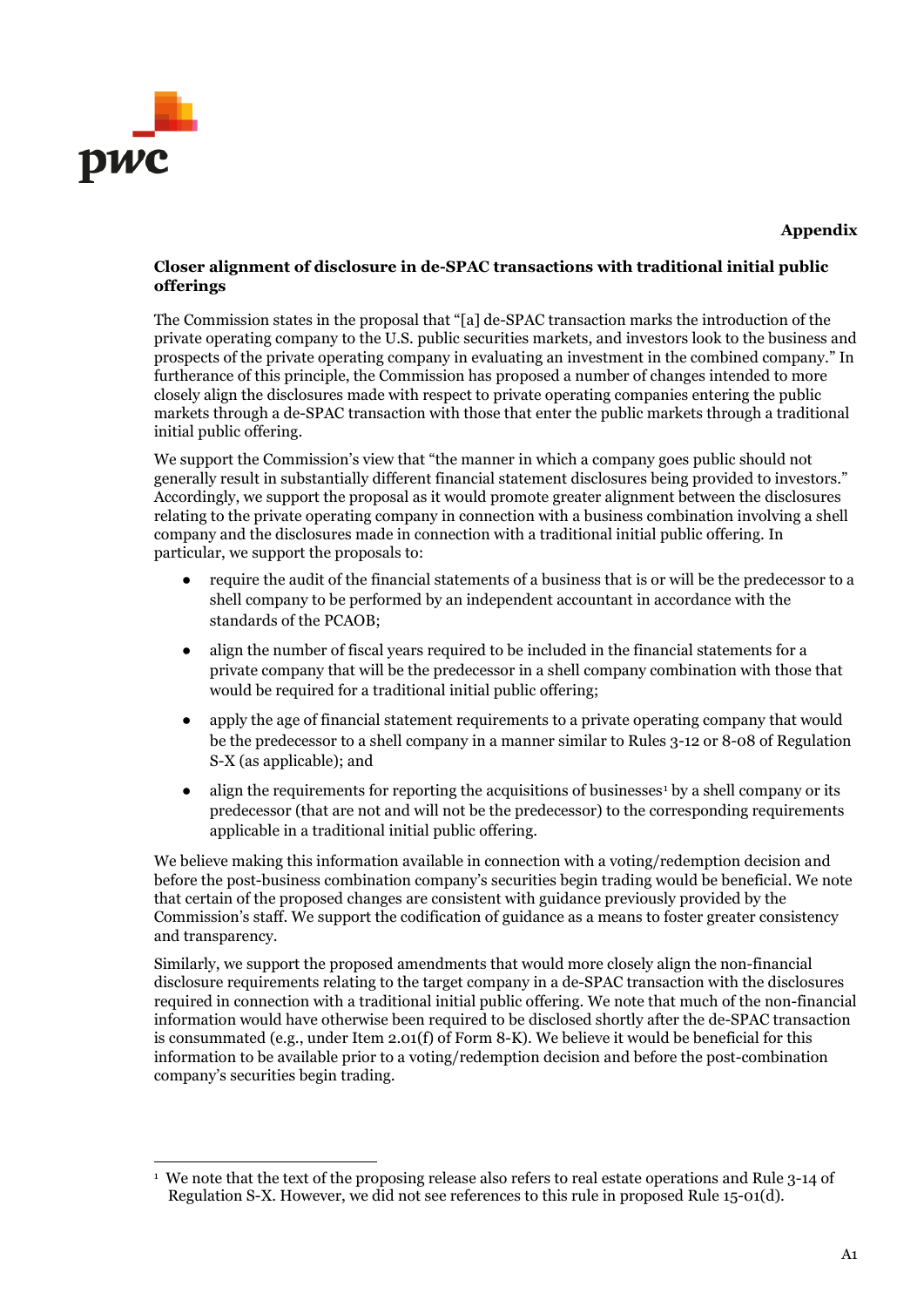

## **Private operating company as co-registrant in Forms S-4 and F-4**

The Commission has proposed to amend Forms S-4 and F-4 to require the target company to be treated as a co-registrant together with the SPAC. In doing so, the Commission has interpreted Section 6(a) of the Securities Act "to encompass the target company, in addition to the SPAC, as an issuer for purposes of Section 6(a) and the signature requirements of Form S-4 or Form F-4." We believe it would be helpful to also clarify whether, at the time the Form S-4 or F-4 is filed, the target would be considered an issuer under section  $2(a)(7)$  of the Sarbanes-Oxley Act and PCAOB Rule 1001(i)(iii). These definitions drive a number of matters including whether a Form AP would be required to be submitted to the PCAOB by the target company's auditor in connection with the initial filing of a Form S-4 or F-4 and whether the audit report relating to the target's financial statements included in the Form S-4 or F-4 is required to be audited under both PCAOB and AICPA auditing standards.

In addition, as the Commission noted in footnote 141 of the Proposal, "as a co-registrant of the Form S-4 or Form F-4, the private operating company would have an Exchange Act reporting obligation pursuant to Section 15(d) of the Exchange Act following the effectiveness of the registration statement". We believe it would be helpful to provide examples of how Exchange Act reporting would work during the period after effectiveness, including the determination of the various filer statuses and the filing requirements for periodic reports for periods ending prior to the completion of the de-SPAC transaction, including those which would not be due until after the filing of the Form 8-K or 20-F reporting the completion of the business combination. We also recommend that the Commission address the interaction between proposed Rule  $15-01(d)(2)$  of Regulation S-X and the company's reporting requirements under Section 15(d) as it relates to recently acquired businesses (or real estate operations) which are excluded from a registration or proxy or information statement prepared in connection with the de-SPAC transaction.

# **Reporting on internal control over financial reporting**

In Release 34-54942, *Internal Control Over Financial Reporting in Exchange Act Periodic Reports of Non-Accelerated Filers and Newly Public Companies,* the Commission adopted transition provisions for "newly public companies" such that a registrant is not required to comply with Items 308(a) or (b) of Regulation S-K until it either had been required to file or had filed an annual report for the prior fiscal year.

The Commission's staff has provided interpretive guidance relating to internal control reporting requirements following a reverse merger.<sup>[2](#page-2-0)</sup> That guidance indicates that "the surviving issuer in a reverse acquisition is not a "newly public company" as that term is used in Exchange Act Release No. 54942 (Dec. 15, 2006)." However, the staff did indicate that under certain circumstances it "would not object if the surviving issuer were to exclude management's assessment of internal control over financial reporting in the Form 10-K covering the fiscal year in which the transaction was consummated." That guidance refers to mergers in which the legal acquirer is a non-operating public shell company and notes that similar conclusions may also be reached in connection with transactions involving SPACs.

We recommend that the Commission consider whether the circumstances which led to the adoption of the transition provisions in Release 34-54942, including the articulated benefits to investors, would also apply in the case of a de-SPAC transaction.[3](#page-2-1) In any event, we believe it would be helpful for the

<span id="page-2-0"></span><sup>2</sup> See Division of Corporation Finance Regulation S-K Compliance & Disclosure Interpretation 215.02.

<span id="page-2-1"></span><sup>3</sup> Release 34-54942 states: "We stated our belief in the Proposing Release that providing additional time for a newly public company to conduct its first assessment of internal control over financial reporting would benefit investors by making implementation of the internal control reporting requirements more effective and efficient and reducing the costs that a company faces in its first year as a public company. We also expressed a belief that the proposed transition period would limit any interference by our rules with a company's business decision regarding the timing and use of resources relating to its initial U.S. listing or public offering."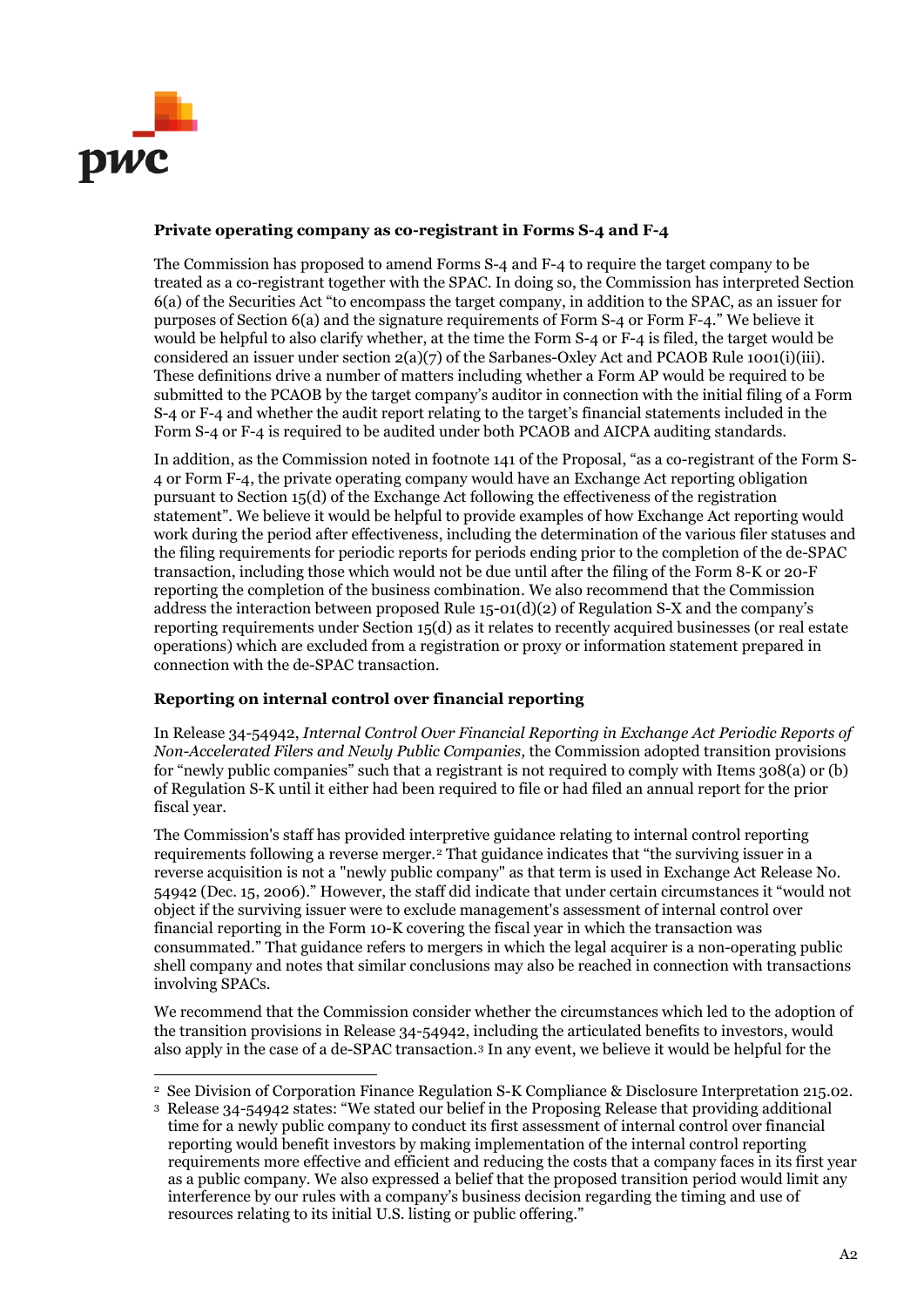

Commission to directly address and codify how the requirements of Items 308(a) and (b) of Regulation S-K would apply to periodic reports filed after the completion of a de-SPAC transaction. We also recommend addressing and codifying how those requirements would apply in any annual reports required to be filed by the private operating company under Section 15(d) of the Exchange Act.

## **Determination of various filer statuses**

The Commission has proposed to require a re-determination of smaller reporting company status following the consummation of a de-SPAC transaction. The Commission is also seeking input on whether it should require a re-determination of other filer statuses, including emerging growth company status,[4](#page-3-0) accelerated filer status, large accelerated filer status, and foreign private issuer status.

We believe that the underlying policy objectives associated with each type of filer status should be evaluated to determine whether the goals would be furthered by re-determination, especially in light of the Commission's proposals in many other areas to align the requirements associated with de-SPAC transactions with traditional initial public offerings.

For instance, in proposing that the post-business combination company re-determine its smaller reporting company status shortly after consummating the de-SPAC transaction, the Commission appears to be forestalling a situation in which a company that would not have been eligible to use the scaled disclosures and other accommodations available to a smaller reporting company if it had become public through a traditional initial public offering would, nonetheless, be eligible to take advantage of those accommodations based on the smaller reporting company status of the pre-merger SPAC. We support the proposal to require timely re-determination in this circumstance.

We believe a similar analysis should be undertaken with respect to other statuses. For example, the Commission's definitions of the terms accelerated filer and large accelerated filer depend, in part, on the length of time that a company has been reporting under the Exchange Act. Although a pre-merger SPAC may have been reporting under the Exchange Act for a sufficient period of time to meet the definition of an accelerated/large accelerated filer, as noted in the Proposal, the consummation of the de-SPAC transaction marks the introduction of the private operating company into the U.S. public capital markets. Accordingly, we believe the Commission should consider whether the underlying flexibility afforded to companies that have not been subject to the reporting requirements of the Exchange Act for the requisite period of time may also be appropriate for a recently de-SPAC'd postbusiness combination company.

#### **Structured data requirements**

We support the proposal to require SPACs to tag information disclosed pursuant to Subpart 1600 of Regulation S-K using Inline XBRL. The provision of structured data will make this information more easily accessible for purposes of aggregation, comparison, filtering, and other analysis. We note, however, that issuers are currently not required to tag filings until after they have filed a periodic report on Form 10-Q, 20-F, or 40-F, and, accordingly, we recommend that the Commission evaluate responses from the issuer community regarding the costs of tagging this information.

#### **Dilution**

The Proposal would require additional disclosure about the potential for dilution in registration statements filed by SPACs and in de-SPAC transactions. As Commissioner Crenshaw noted in a recent

<span id="page-3-0"></span><sup>4</sup> The Division of Corporation Finance has provided interpretive guidance in FAQ 47 (Example 2) of the Division's Jumpstart Our Business Startups Act Frequently Asked Questions document regarding the evaluation of emerging growth company disqualification triggers following a reverse merger. The Commission may wish to consider codifying that guidance and addressing the timing of when a determination is required to be made.